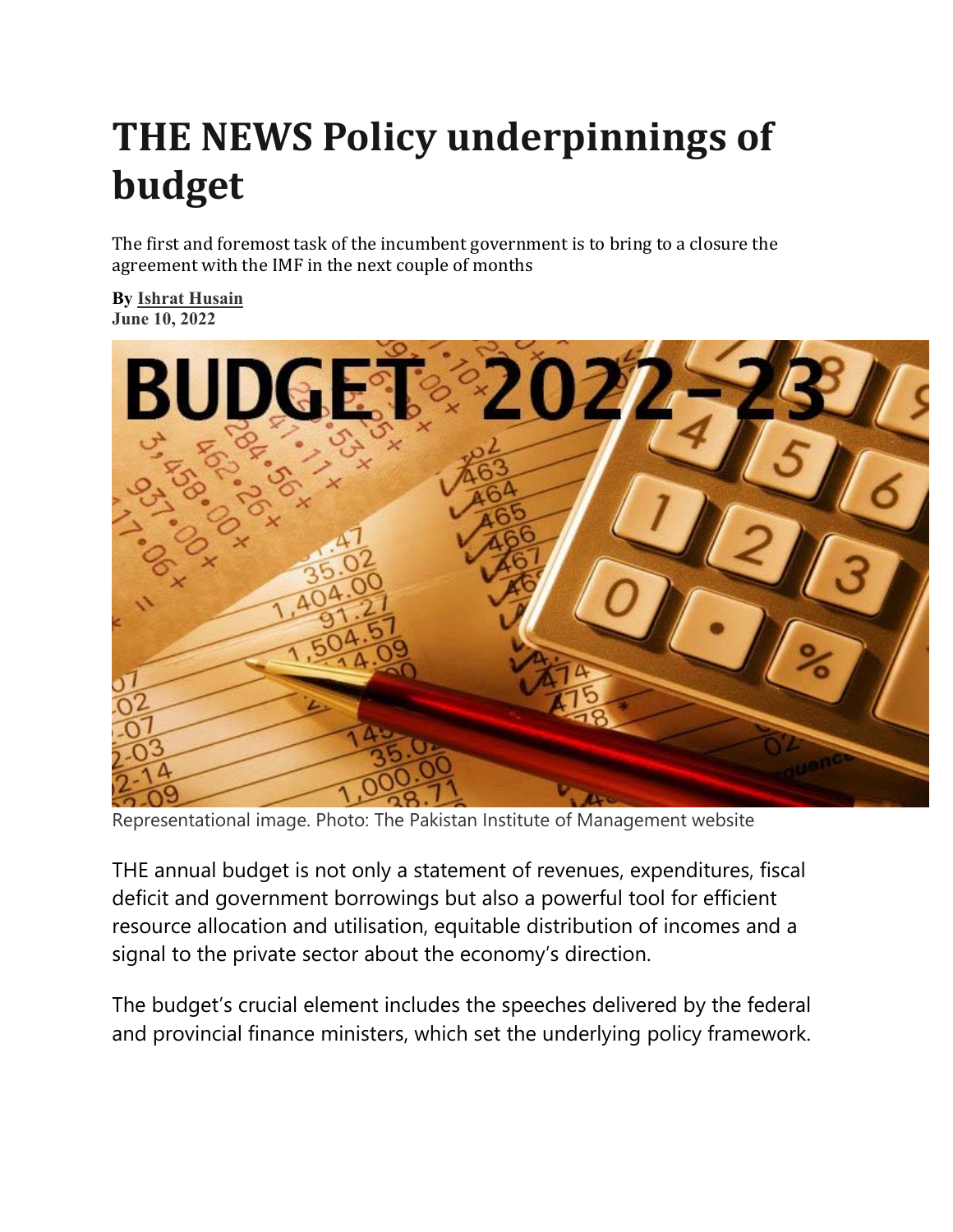In present uncertain times where the tenure of the present government is limited, external economic environment is pernicious, political polarisation is at peak and international financial markets are not looking at Pakistan favourably, the importance of this year's budget assumes critical importance. It would provide signals to the international financial community (institutions, credit rating agencies, bond markets and foreign investors), trading partners, domestic investors and businesses and market players that Pakistan's economic management is on the right track. Market confidence has to be restored through policies outlined in the budget.

## **Related Stories**

- Special budget meeting on June 13
- Health budget to be almost halved with peanuts for new projects

The first and foremost task is to bring to a closure the agreement with the IMF in the next couple of months. This would not only release funds from the World Bank, ADB, IsDB, Saudis, Chinese, etc. and ease the pressure on exchange rate but also remove the uncertainty about meeting the huge external finance requirements. Rating agencies, Fund managers would get reassured about the financial discipline that would be brought to bear. Market-determined exchange rate, moving in both directions, should remain in place. The SBP should intervene only to contain volatility but not to defend a predetermined exchange rate target. To meet the IMF Board's prior conditions, the petroleum and diesel prices should be passed on to the consumers as across the board subsidies do not conserve the use and would widen the fiscal deficit, resulting in extra borrowing and growing indebtedness. Subsidies if any for a transitory or limited period should be channelled through the BISP.

Second, the ongoing efforts for the automation, computerisation, digitisation of FBR, integrating third party data bases with FBR data bases, using data analytics should be intensified to broaden the tax net and minimise the interaction between taxpayers and tax collectors. Taxes on laptops, computers, IT products and devices, telecom services should be reduced, so that the benefits of digital economy are widely diffused. Provincial taxes, including GST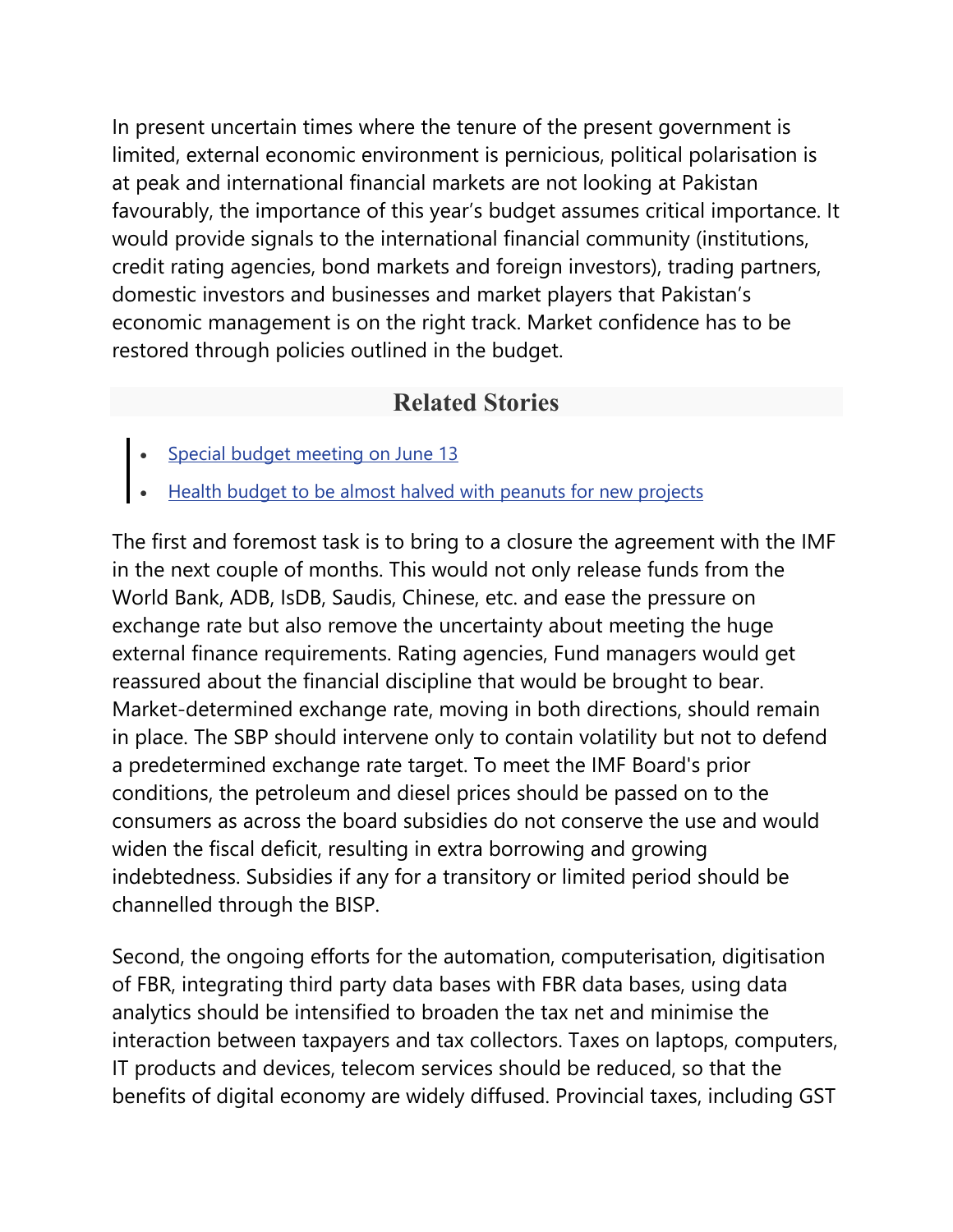on service, contribute only 1 percent of GDP to the total tax pool. Revision of rates and better recovery of agriculture income tax, abiana and revaluation of property tax and cadastral surveys can easily double the revenue of the provincial and local governments.

Third, subsidies and conditional cash transfers to the poor should continue to be targeted through the Benazir Income Support Programme. This is the finest example of cross-party consensus which had the positive effect of reaching out assistance to the deserving poor segments of the population. The National Socio Economic Registry (NSER) has been updated and should be used for targeted subsidies for electricity, fertilizers, food, etc.

Fourth, as a result of currency adjustment, export financing, regionally competitive energy pricing, exports are growing at a rate of 25 percent this year. These incentives should not be altered or disturbed as the pricing structure quoted by our exporters is based on these calculations. It is only through consistently higher export earnings that we would be able to contain our trade imbalances.

Fifth, ongoing PSDP and ADP projects, including those under Public Private Partnerships, should be given the requisite allocations so that they are completed on schedule without any cost overruns and the benefits start accruing to the economy. Particular attention should be given to the Agriculture Transformation Plan in coordination with the provinces.

Sixth, a comprehensive report identifying 85 commercial state-owned enterprises (SOEs) for retention, restructuring, liquidation, privatisation of assets, capital market placements, corporatisation, management contracts with the private sector has been approved by the cabinet and needs expeditious implementation, particularly those for the PIA, Steel Mills, Railways, NHA, five DISCOs, which account for 89 percent of the cumulative loses of the SOEs.

Seventh, energy sector is causing a lot of harm to the economy. Circular Debt Restructuring Plan for power sector should focus on unfunded subsidies, agriculture tubewells, T&D losses, recoveries, renegotiated deals with the IPPs and transfer of management of five loss-making DISCOs to private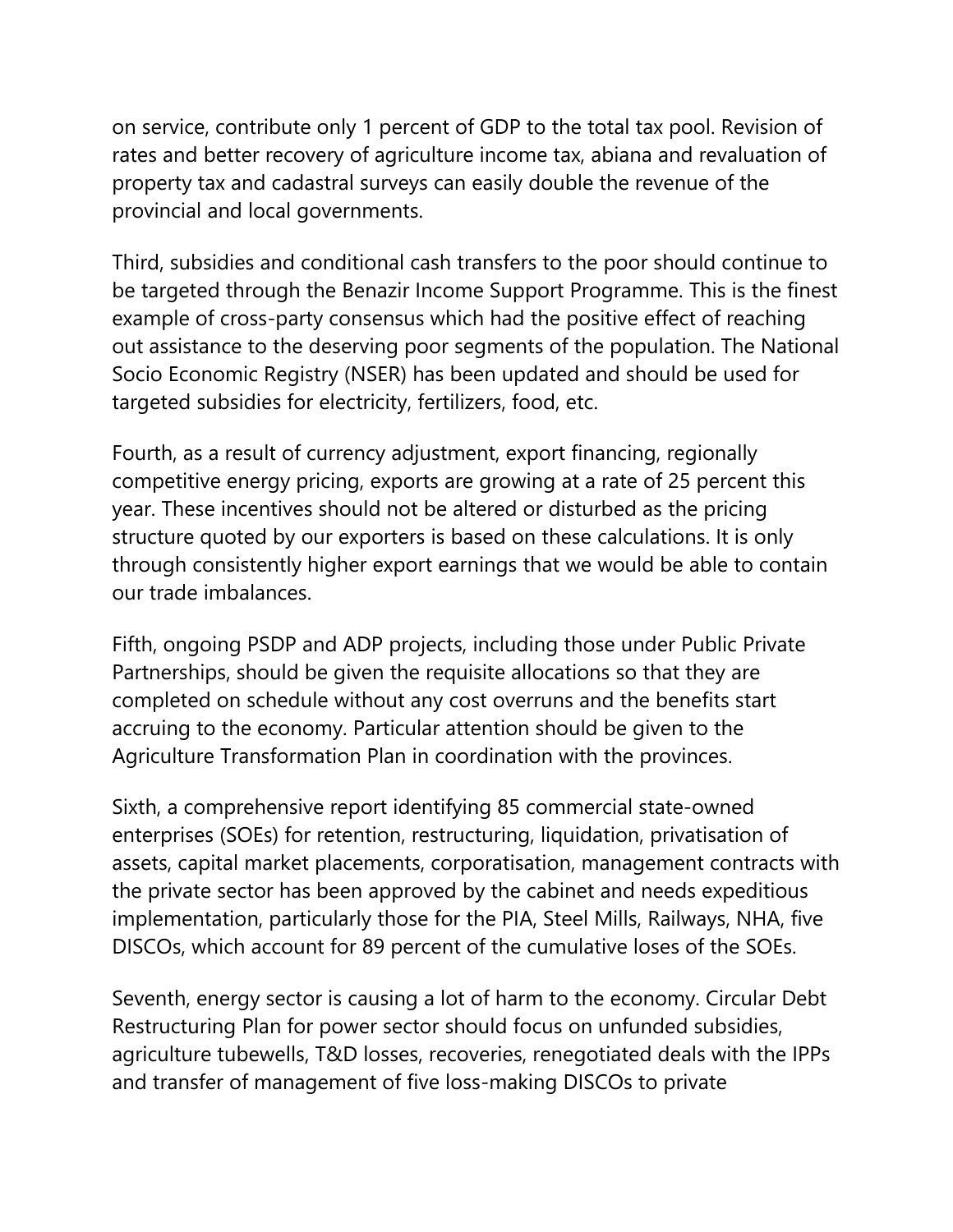management. Indigenous fuels such as hydro, Thar coal, solar, wind, nuclear should be given higher priority in the merit order. Low efficiency plants should be shut down. Two private sector RLNG plants at Port Qasim should be commissioned expeditiously as they do not carry any guaranteed offtake from the government. Weighted Average Cost of Gas Bill would make the pricing of gas more realistic by removing distortions and discrimination under the present system. Electricity Fuel Adjustment should be done on time by Nepra without any intervention by the Ministry of Energy. Competitive Trading Bilateral Contracts Mechanism (CTBCM) is stuck because of the disagreements between the regulator and the ministry on the quantum of wheeling charges. The resolution of this problem would introduce competition in energy market and help the consumers in realistic pricing and ease the fiscal burden on the government.

Eighth, Pakistan Regulatory Modernisation Initiative (PMRI) and National Single Window (NSW) have reached an advanced stage in their ultimate goal of single portals which would make a huge difference to the private businesses and international trade in term of time, hassle, paper chase, illicit payments and costs. These initiatives would cut down unnecessary rules and regulations, NOCs and permits, etc

Finally, the present process of merit-based open competitive selection of CEOs and MDs of public sector corporations and institutions should remain in place. Highly qualified and experienced persons of integrity would build up the capacity of institutions of economic governance and overcome the implementation constraint that has been the bane of Pakistani economy.

It is clear that reluctance to increase utility tariffs or to pass on the increase in world prices of petroleum products to consumers or to right size the State owned enterprises would have favourable political impact but adverse economic consequences. These policies are by no means going to endear the parties in power with the public at large in the immediate future. Therefore, political leadership at the federal and provincial governments has to lend full support to the finance managers in getting through this arduous and difficult process for restoring economic stability